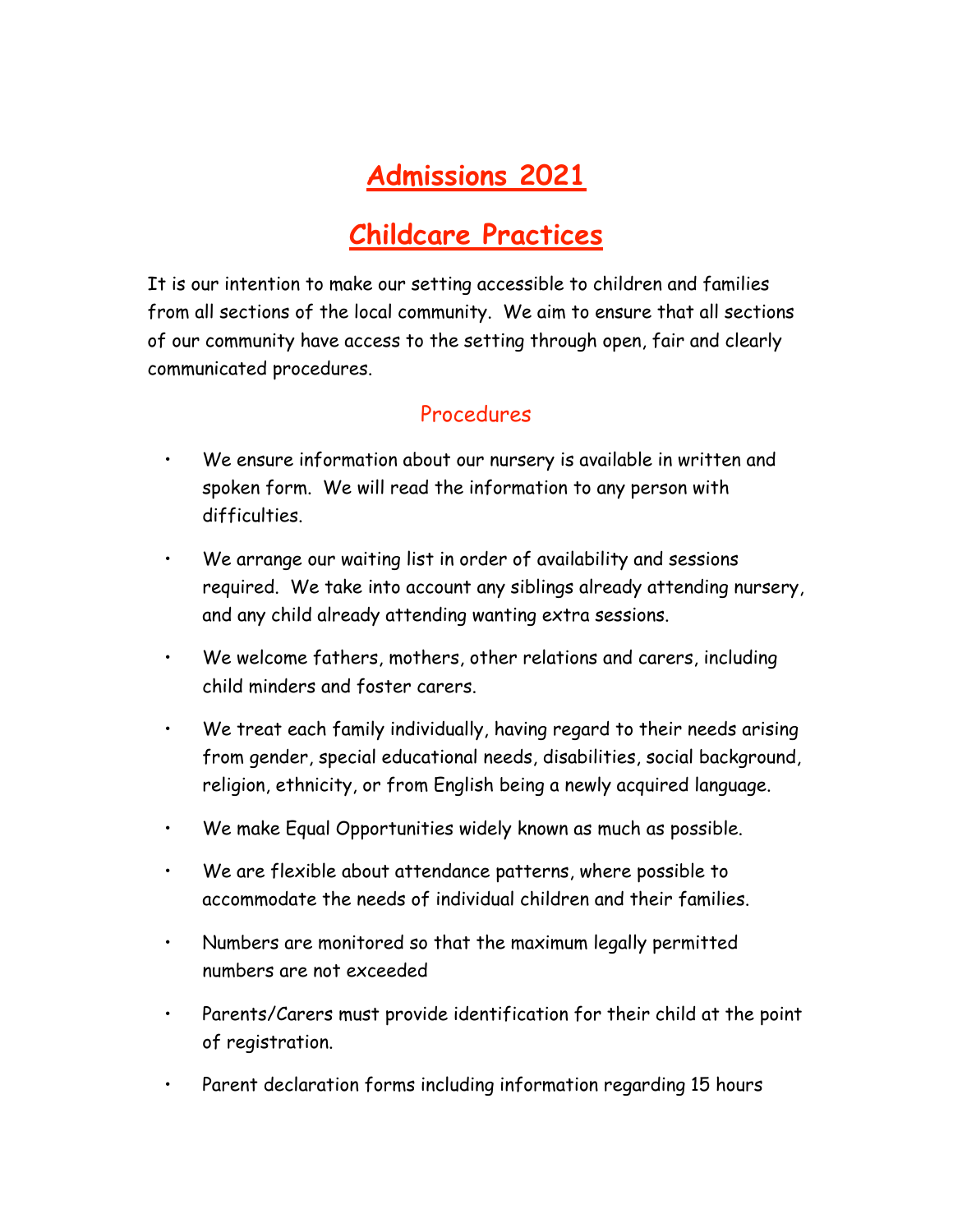childcare, 30 hours childcare, Disability Access fund, Pupil Premium Fund, Data Privacy, and Consent for verifying 30 hours eligibility code, must be signed, along with the nursery registration form before any child can start.

• All admission form are checked to ensure we have all the relevant information needed before a child starts.

### Settling in Procedures

Our settling in procedures vary from family to family. We treat every child and family as individuals. Parents may wish to settle in their child over a longer period of time than others. This often depends on the age of the child. We encourage the parents to spend some time in the room, getting to know the staff who are going to be caring for their child, ensuring they feel safe and secure. We ask the parents to read and familiarise themselves with the policies and procedures.

#### Covid 19 Changes September 2021

We are aware of the possibility of allowing parents into the nursery rooms may have an impact on the nursery contracting Covid. But we are also aware that children need to settle in, therefore we allow parents to sit in an alternative room and complete forms and speak to staff whilst their child is settling in. We feel that parents are on hand if the child becomes too upset for staff to comfort. This gives both child and parent the opportunity to settle in in a Covid safe manner

Policy Issued January 2016 Date to be Reviewed January 2017 Date Reviewed May 2017 Date to be Reviewed May 2018